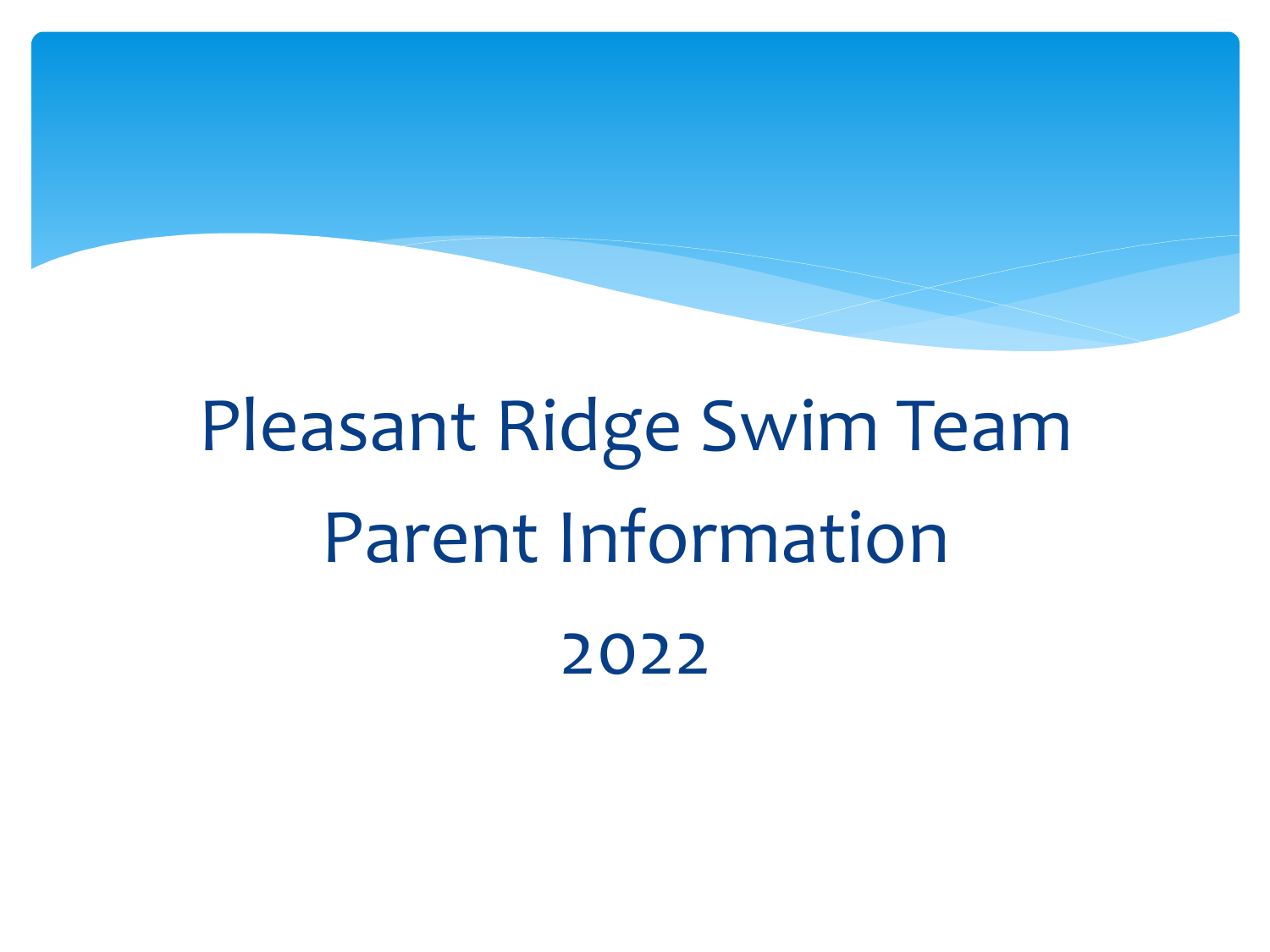Pleasant Ridge Piranhas Contacts [www.pleasantridgepiranhas.com](http://www.pleasantridgepiranhas.com/)

[PRSWIM@cityofpleasantridge.org](mailto:PRSWIM@cityofpleasantridge.org)

Emails from Coach Abi will come from Pleasant Ridge Swim Team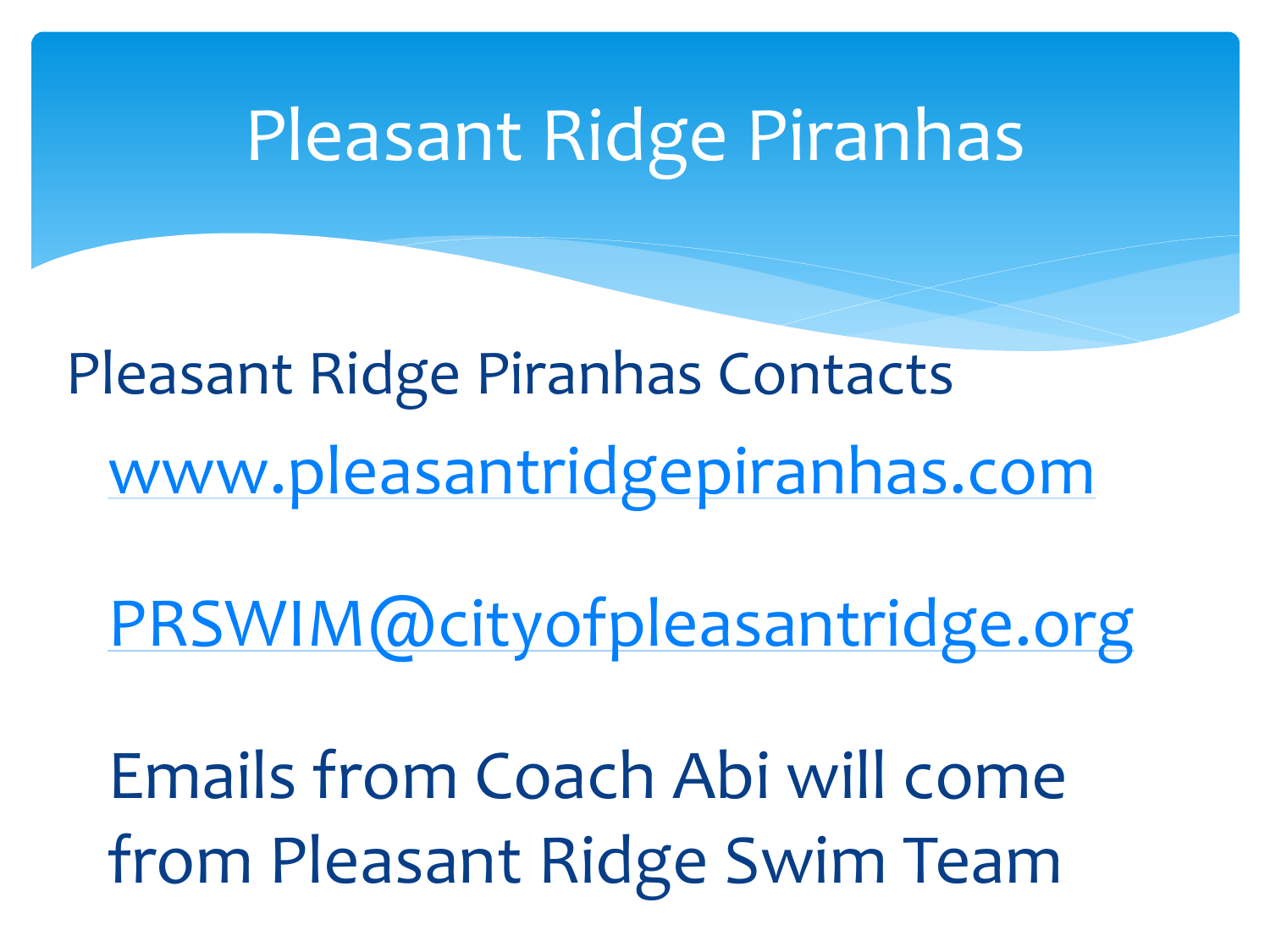#### **Coaches**

- **Abi McAlpine**
- Catherine Russell
- Mary Emmi
- Anna Emmi
- **E** Kyle Pyykkonen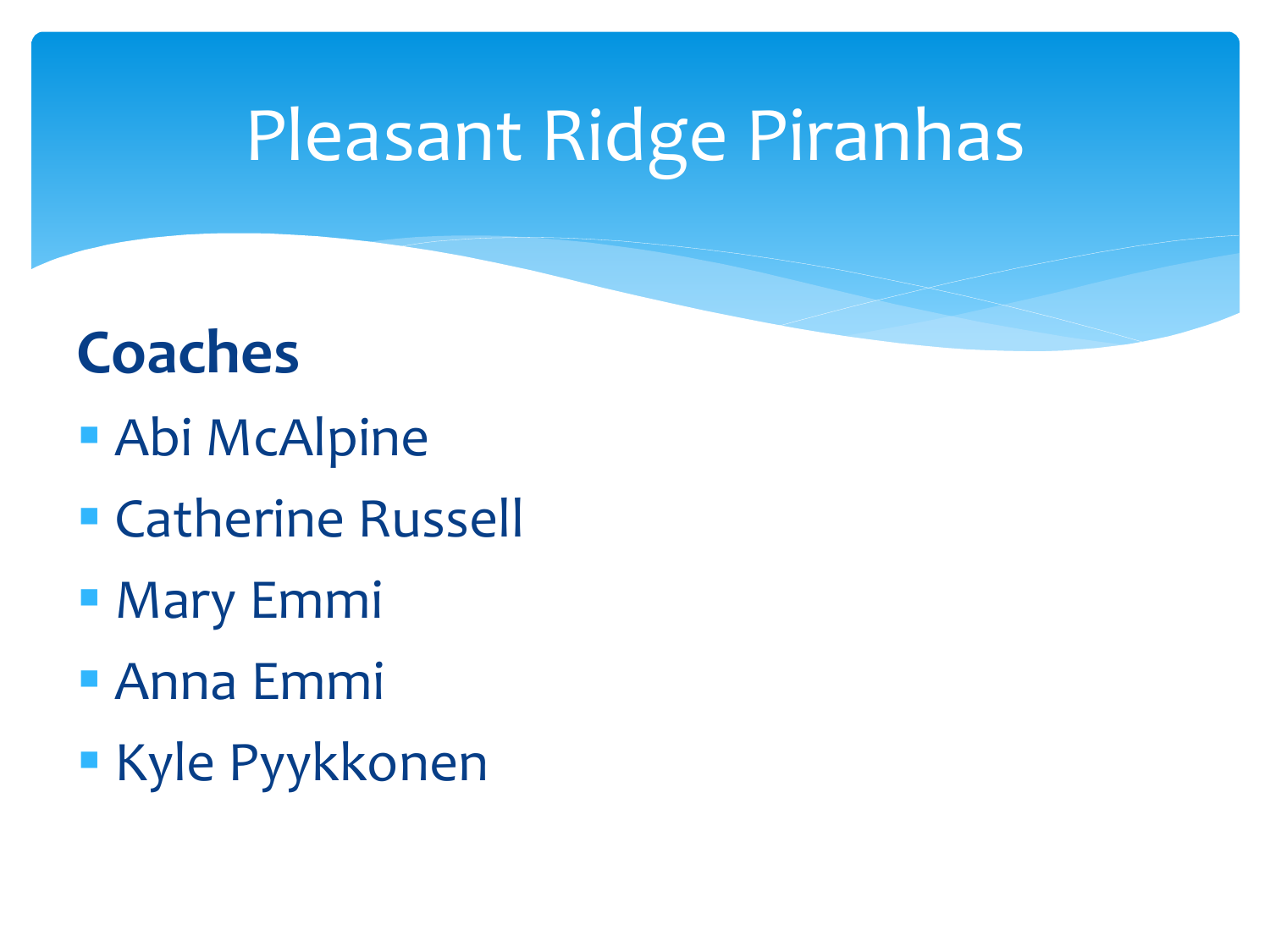#### **NSSL**

▪**N**orth **S**uburban **S**wim **L**eague ■ 12 swim teams within Oakland County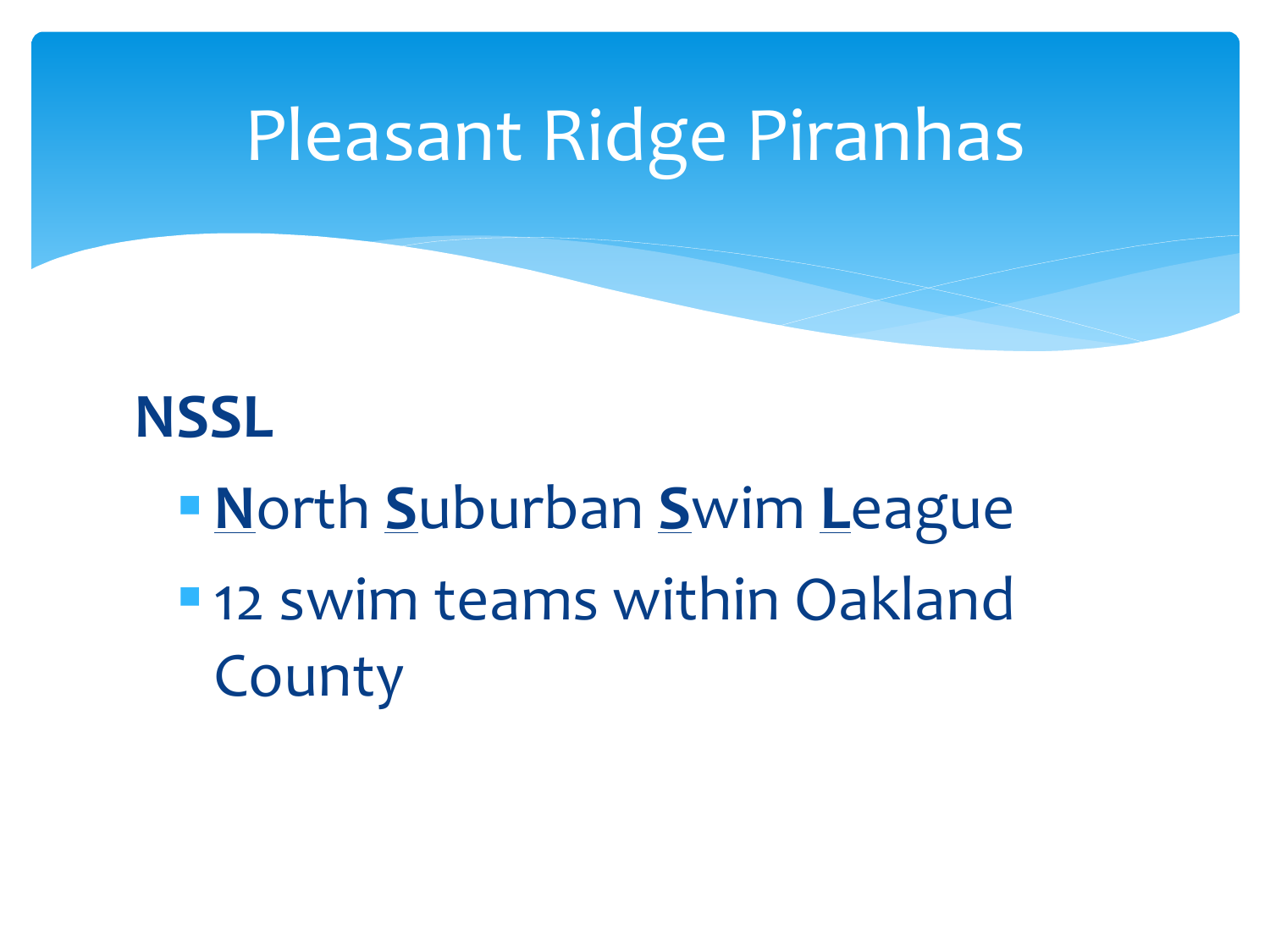- EQUIPMENT
- **Practice Suit**
- Towels
- Water Bottle
- Goggle**s**
- Swim Cap
	- ▪*Girls – Required*
	- ▪*Boys – Optional*
- Fins
- **E** Kickboard
- **E** Team Suit
- **Team Swim Cap\***

*PUT SWIMMER'S NAME ON EVERYTHING!*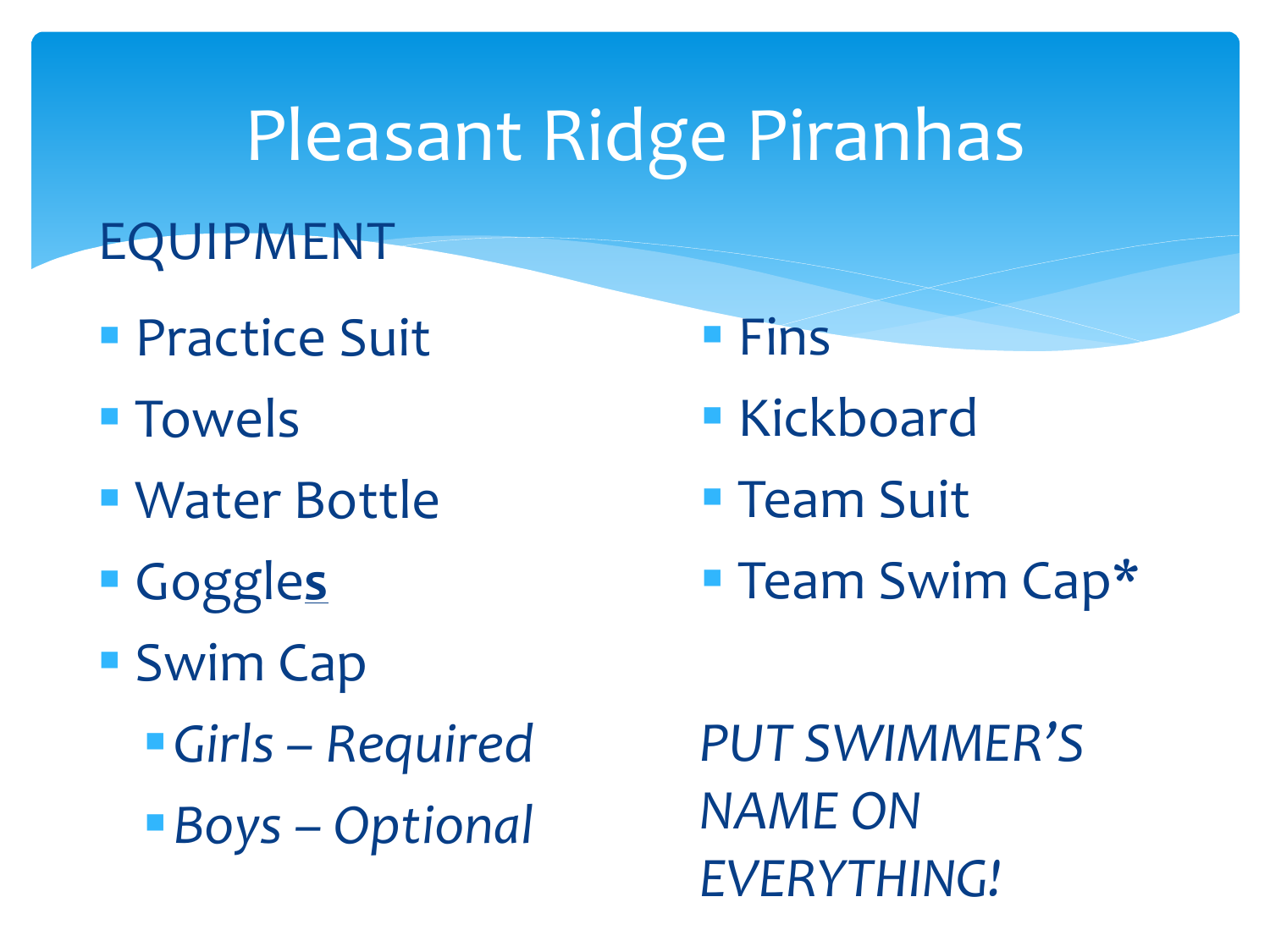- **6 regular season dual meets** 
	- ■3 home, 3 away
- Dual Meets
	- **PR versus 1 Club**
	- **Swimmer may swim in 2 Individual events &** 1 Relay (chosen by coaches)
- Meet Age Groups (age as of May 31, 2022)
	- **6-8; 9-10; 11-12; 13-14; 15-18**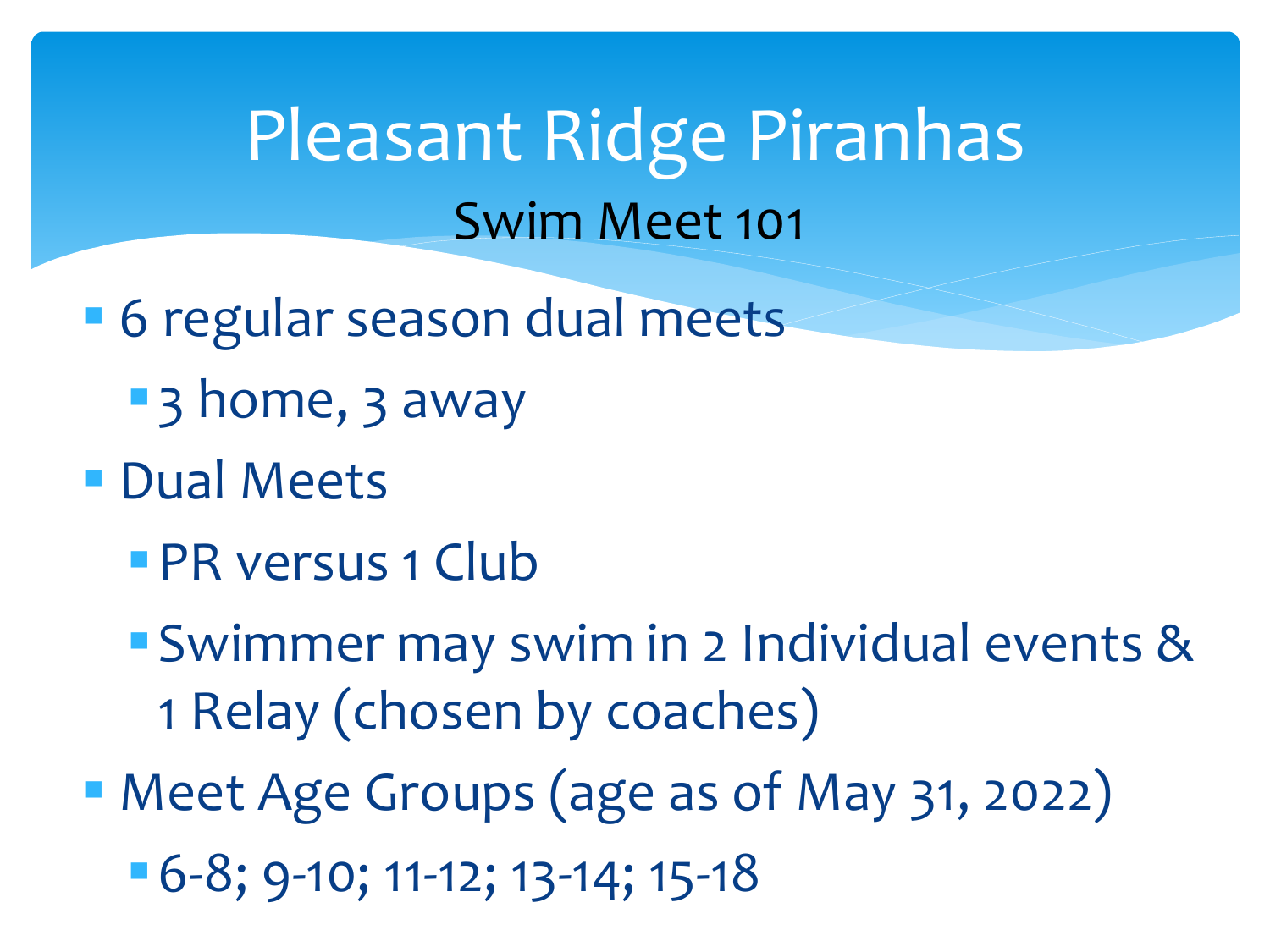- $\blacksquare$  FR = Freestyle
- $\blacksquare$  BK = Backstroke
- $\blacksquare$  BR = Breaststroke
- $\blacksquare$  FLY = Butterfly

 $\blacksquare$  25m = 1 length  $(8 \&$  under)

 $\blacksquare$  IM = Individual Medley

 $\blacksquare$  50m = 2 lengths  $\blacksquare$  (9 & above)

- $\blacksquare$  MED REL = Medley Relay
- $\blacksquare$  FR REL = Free Relay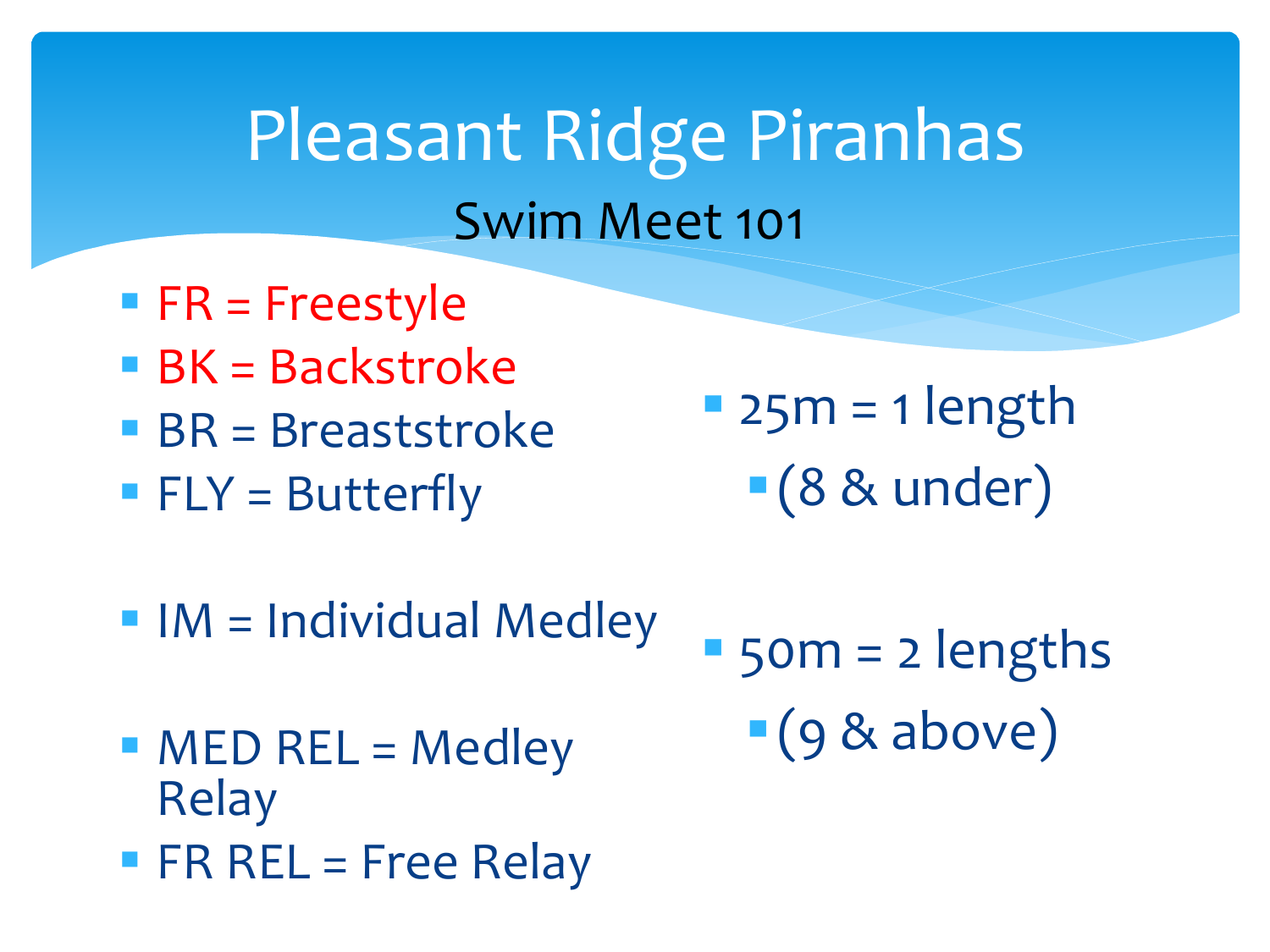Competition vs. Exhibition ■ Swimming for points vs. ▪Swimming for a personal best ■Ribbons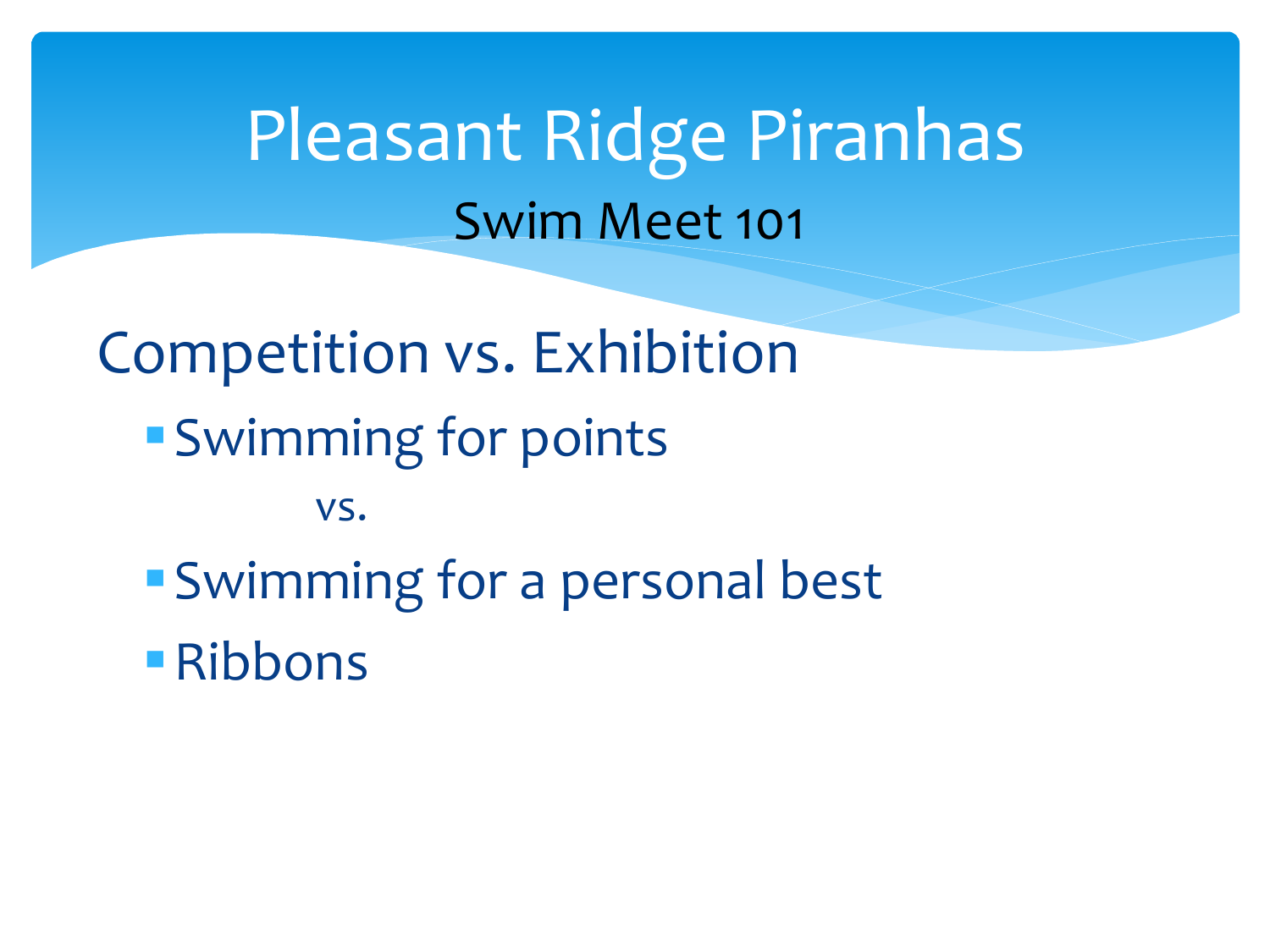- 8 & Under Girls events end with **7**
	- Events 7, 17, 27, 37
- 8 & Under Boys events end with **8**
	- **Events 8, 18, 28, 38**
- 9-10 Girls events end with **9**
	- **Events 9, 19, 29, 39**
- 9-10 Boys events end with **0**
	- Events 10, 20, 30, 40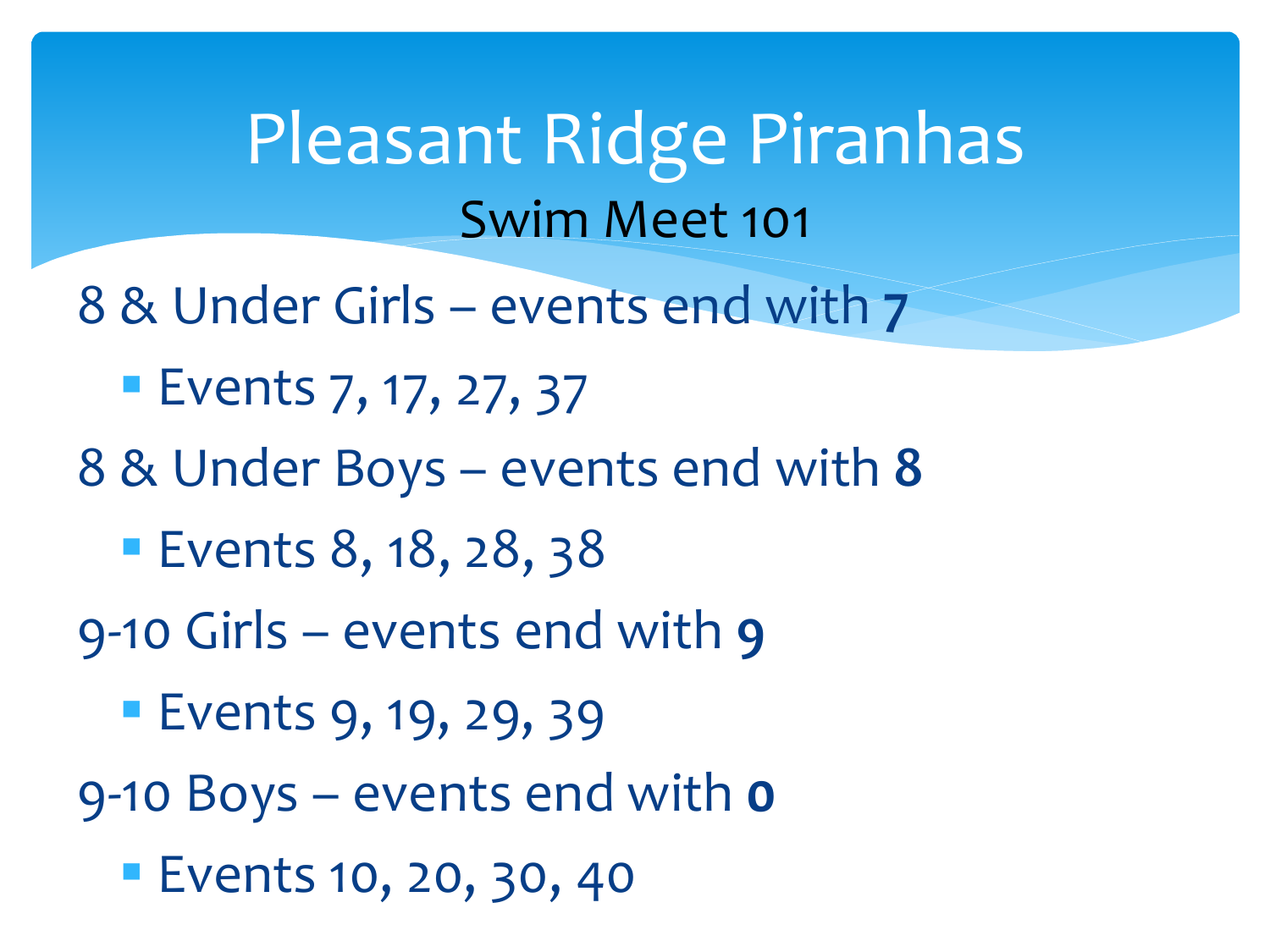## Pleasant Ridge Piranhas Contacts [www.pleasantridgepiranhas.com](http://www.pleasantridgepiranhas.com/)

[PRSWIM@cityofpleasantridge.org](mailto:PRSWIM@cityofpleasantridge.org)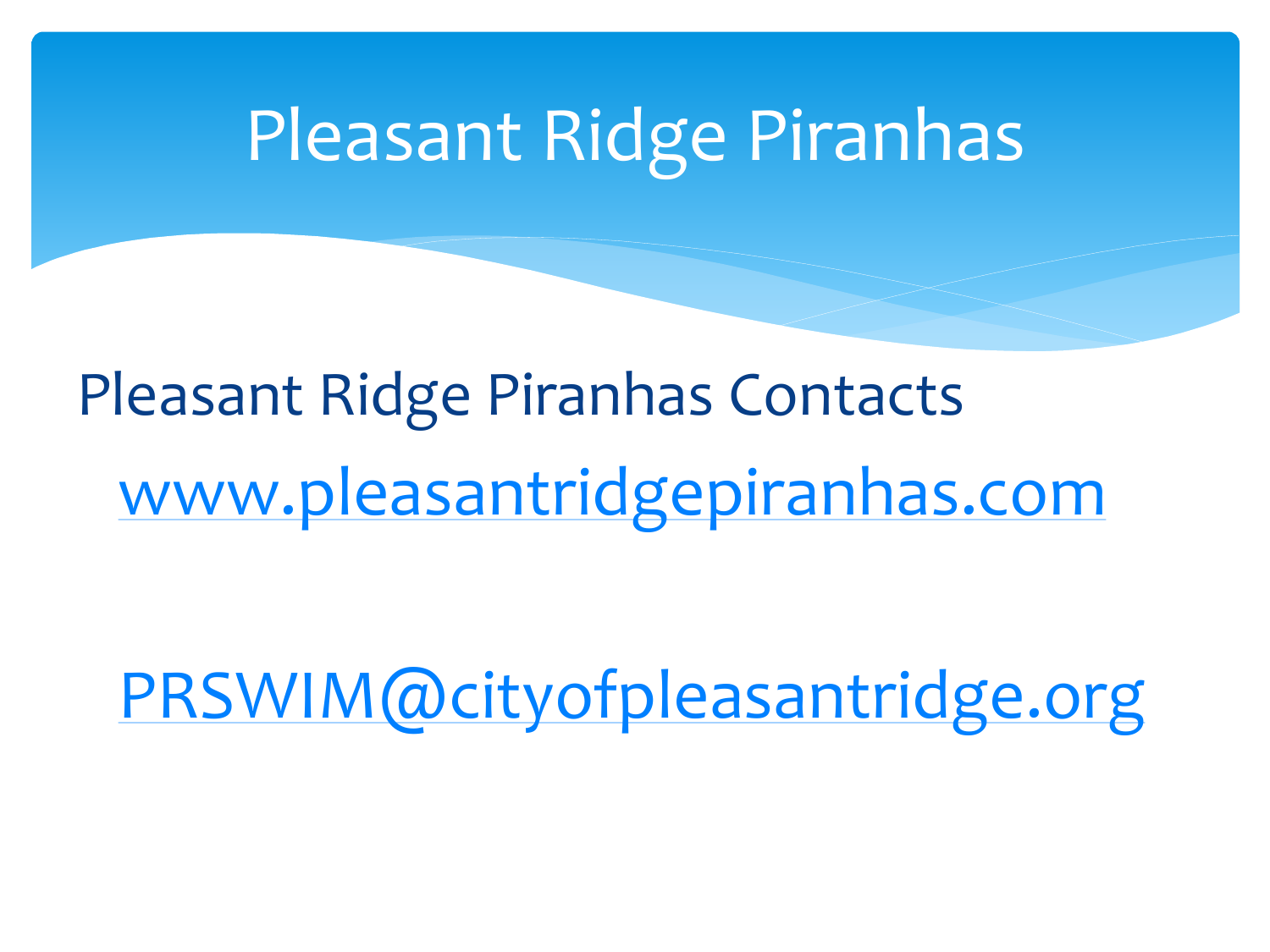#### **Practice May 16-June 17**

@Royal Oak Middle School Monday-Friday

- **Pre-Team (M,W,F):** 4:00 4:30pm
- **8 & Under:** 4:00 4:30pm
- **9/10 & 11/12:** 4:30-5:30pm
- **13 & Up (M, T, Th, F - No Wednesdays):** 5:30-7:00pm

**\*No Practice due to pool availability\*** May 19

May 27 May 30 June 9 June 16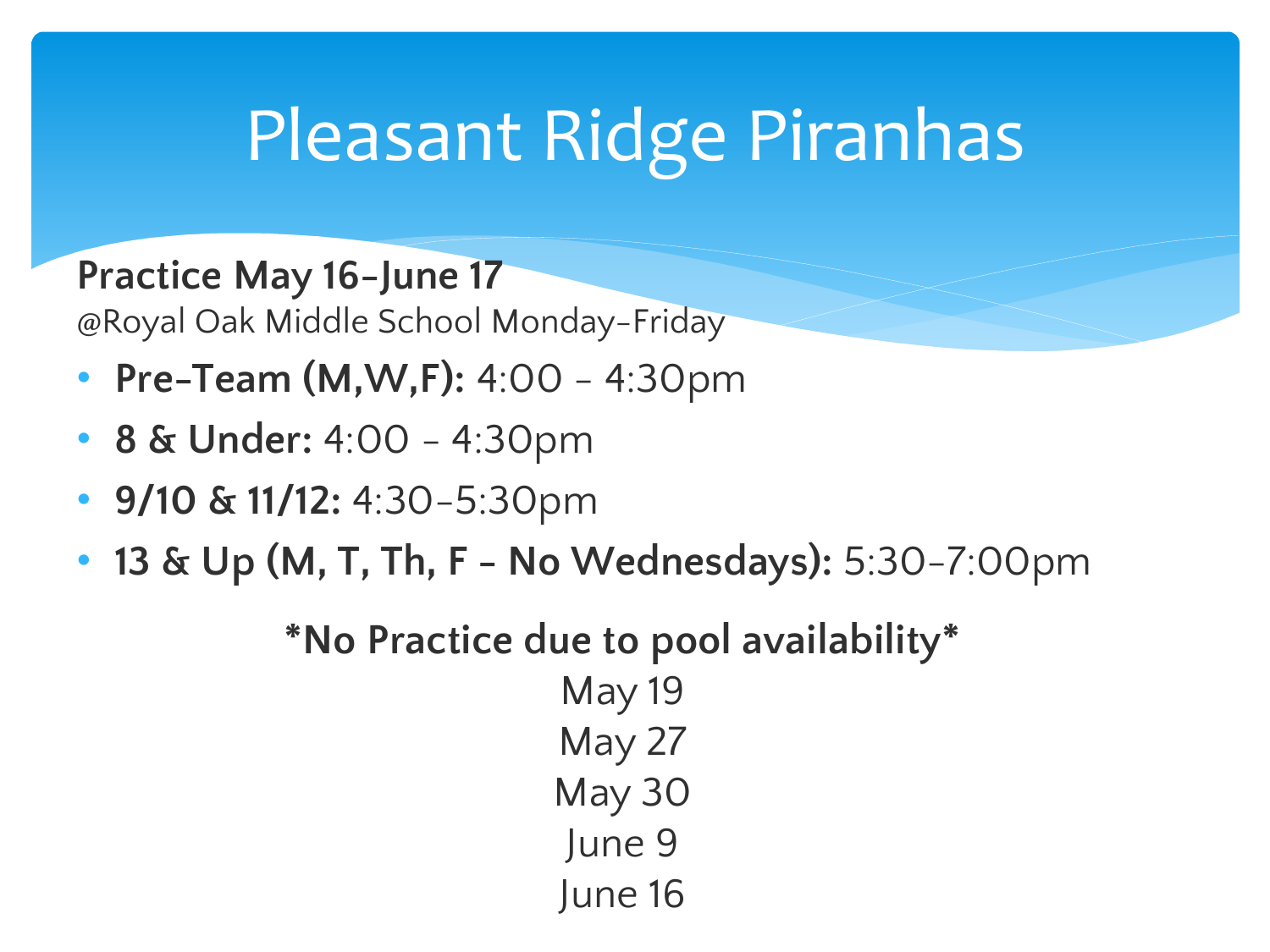**Practice June 20 - July 22/29** @ Pleasant Ridge Monday-Friday

- **13 & Up:** 7:30-9:00am
- **11/12 & 9/10:** 9:00-10:00am
- **8 & Unders:** 10:00-10:30am
- **Pre-Team (M,W,F):** 10:00-10:30am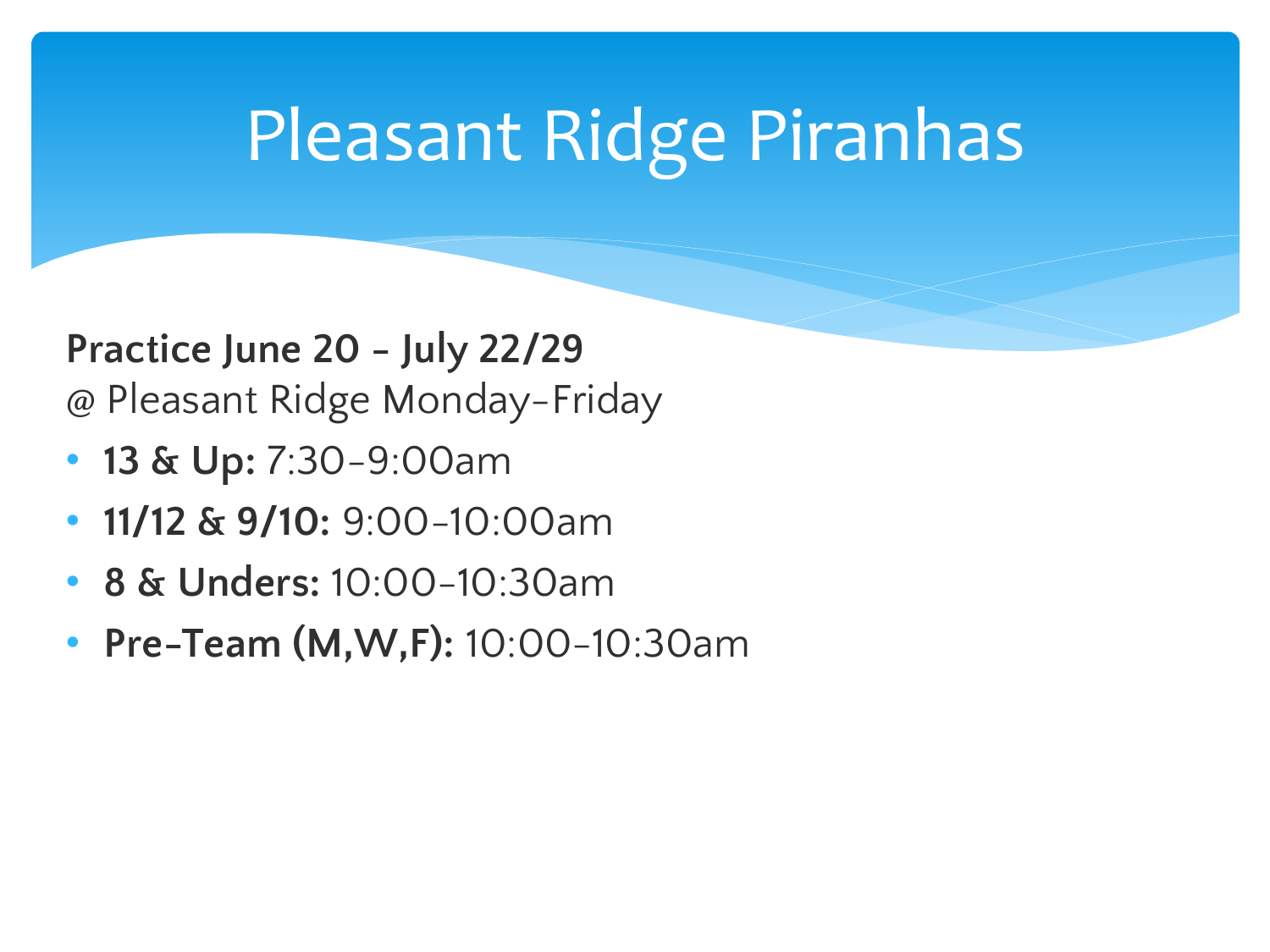#### **Merchandise**

- Team t-shirts
- **Swimmers get t-shirt included with** registration
- **Other PR merchandise can be ordered online** – the link is posted on the website and was emailed out! **Orders are due May 15 11:59pm**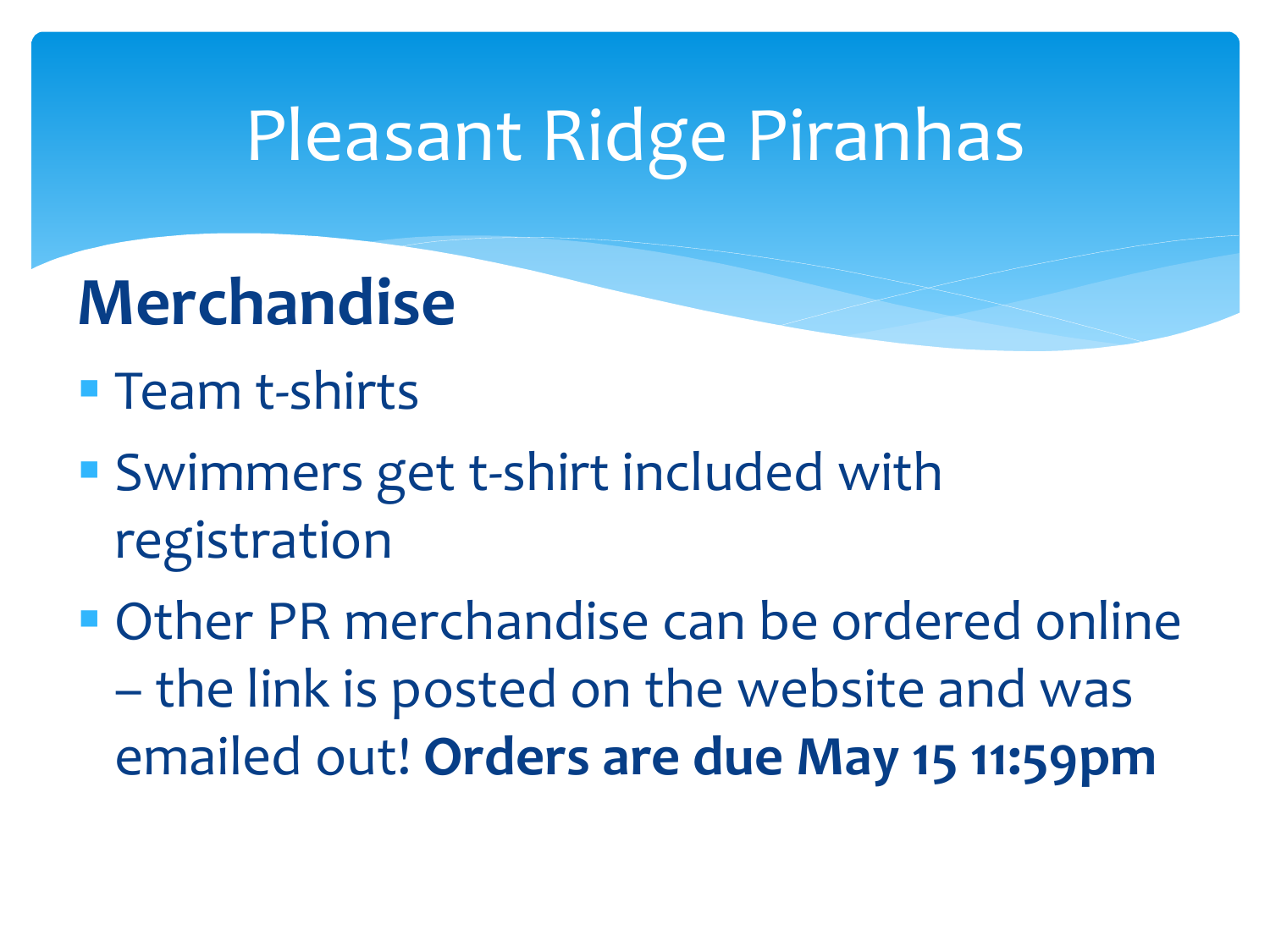#### **Team Picture**

- $\blacksquare$  Tuesday, June 21<sup>st</sup> in the AM in lieu of practice.
- **Order forms will be distributed at practice** prior to picture day
- Swimmers wear their PR team t-shirts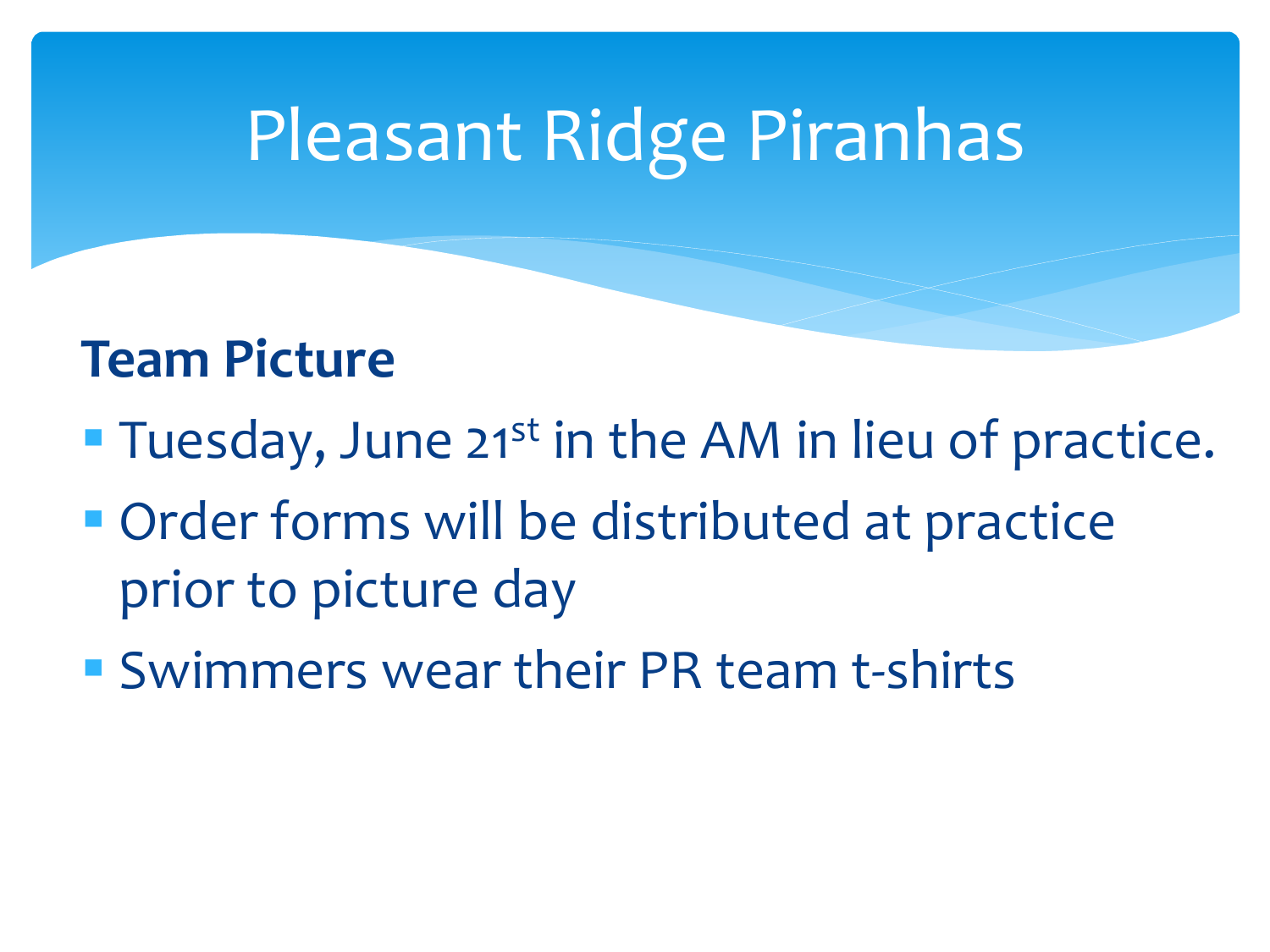Pleasant Ridge Piranhas How Do I Volunteer? [www.pleasantridgepiranhas.com](http://www.pleasantridgepiranhas.com/) Click on "Volunteer" tab

- Timers
- Photographer(s)
- Announcer(s)
- Runners
- Ribbons
- **E** Merchandise
- **Marshalling**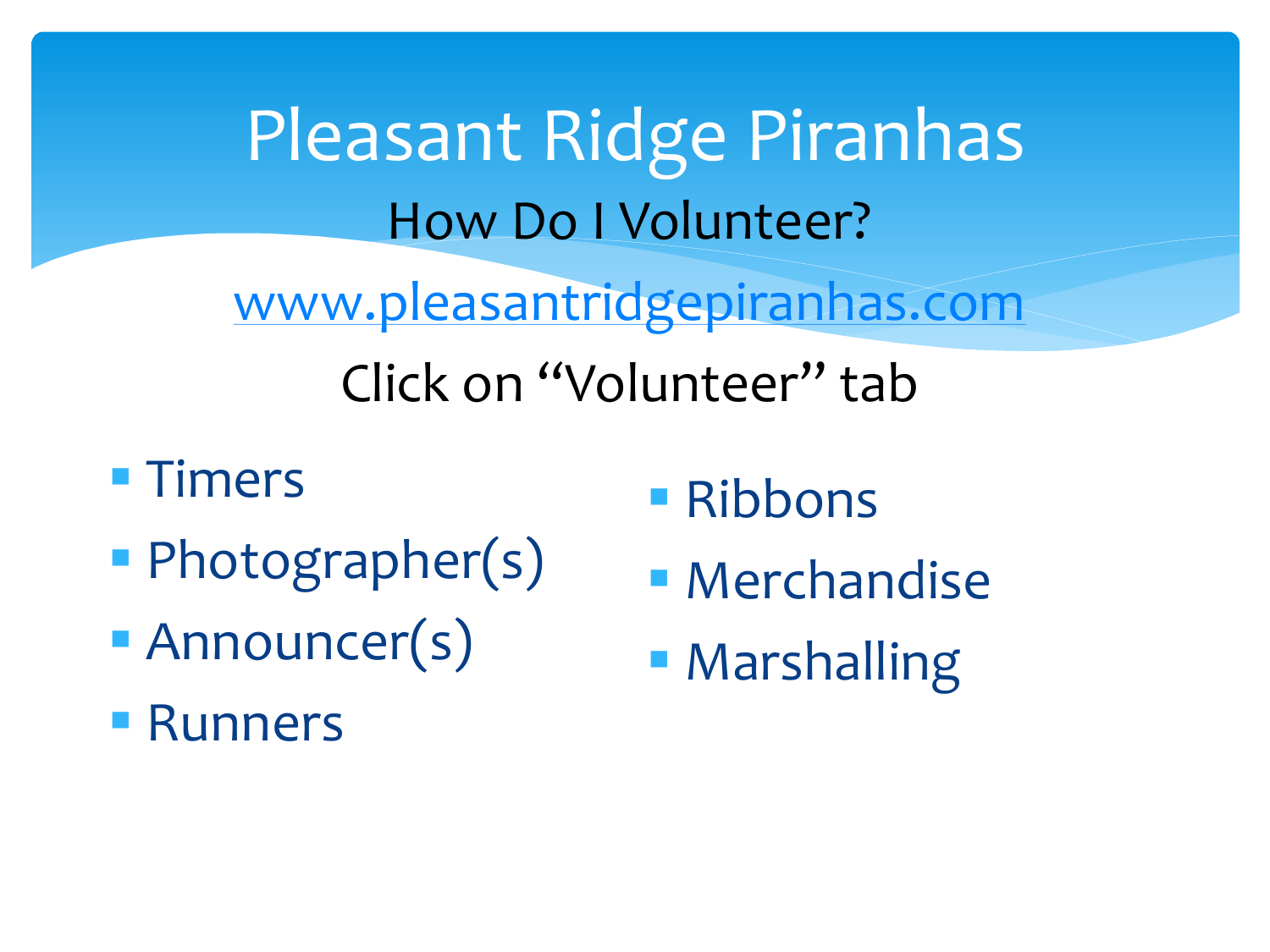**Blue vs. Yellow Meet ("Time Trials")** SATURDAY JUNE 11<sup>TH</sup> AT P.R. POOL 8:00 a.m. – 12:00 p.m.

 A chance for swimmers and parents to get a feel for a what a swim meet is like!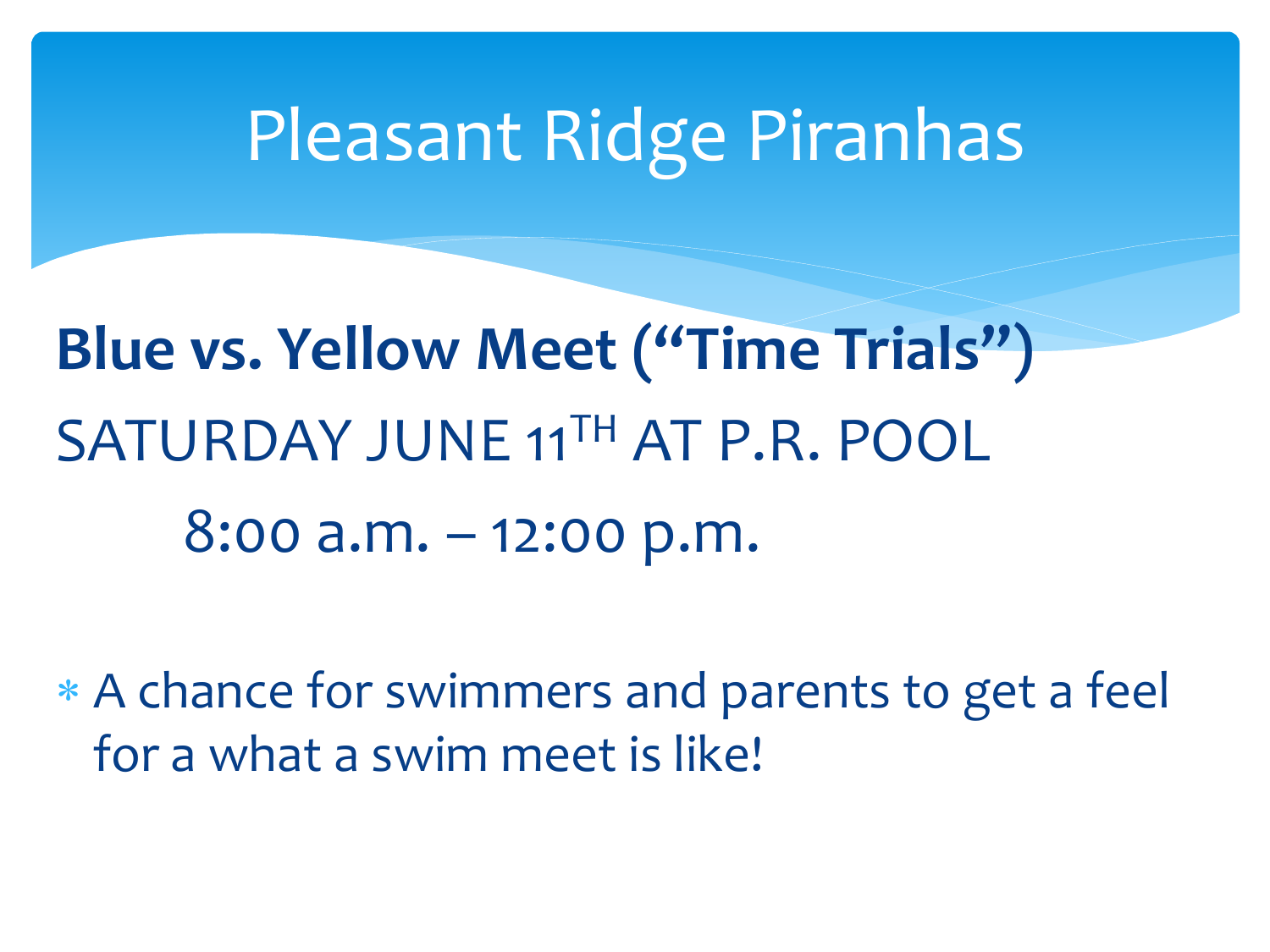#### **Mini – Meets**

- **These are fundraisers that other pools in our** league host as a fun, extra meet for each age group.
- **There are events swimmers don't get to swim** at a dual meet.
- **These are an extra cost and are optional.** More info to come.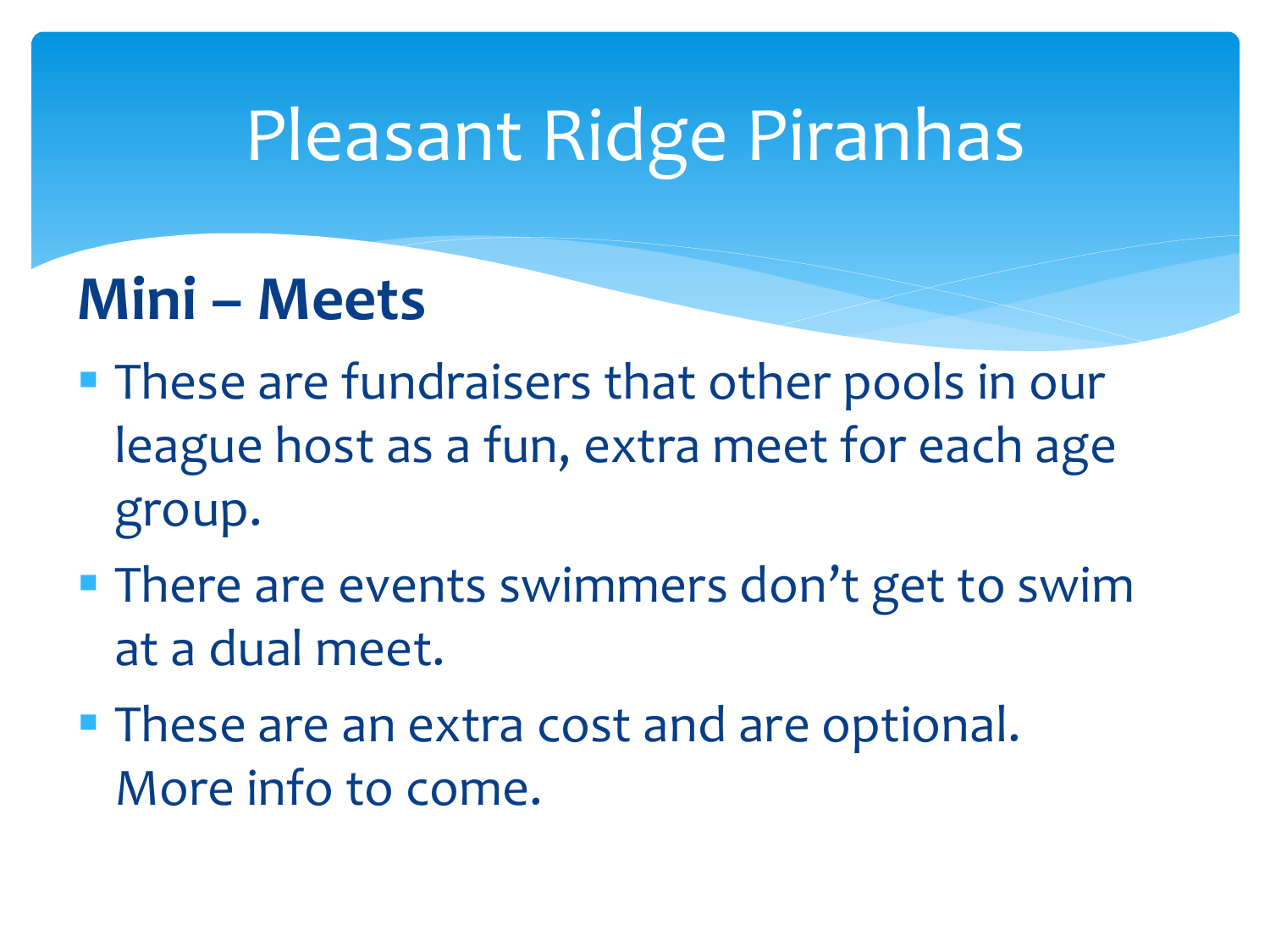#### **2022 PR Dual meets**

- **Thursday June 23<sup>rd</sup> AWAY @ FHSC**
- $\blacksquare$  Monday June 27<sup>th</sup> AWAY @ SURF
- **Thursday June 30th Home vs. WHSC**
- **Thursday July**  $7^{th}$  **Home vs. BVSC**
- $\blacksquare$  Monday July 11<sup>th</sup> AWAY @ HHSC
- **Thursday July 14<sup>th</sup> Home vs. HWAC**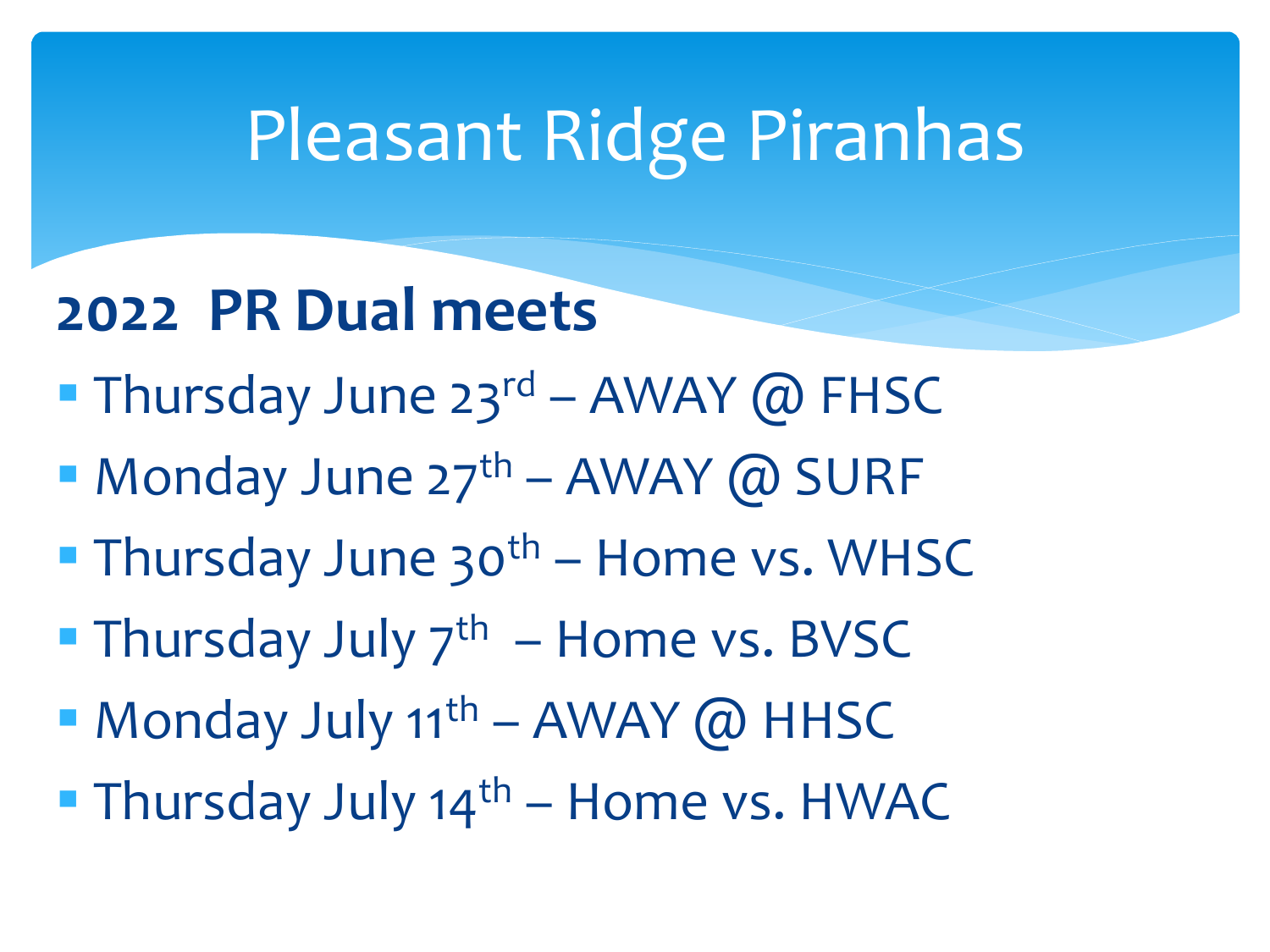IF YOUR SWIMMER IS NOT GOING TO BE ABLE TO ATTEND ANY OF THE SCHEDULED MEETS, PLEASE SIGN THE NO-SHOW LIST FOR EACH MEET UNDER THE "NO SHOW SIGN-UP" TAB ON THE WEBSITE (use e-mail on day of meet if last minute change)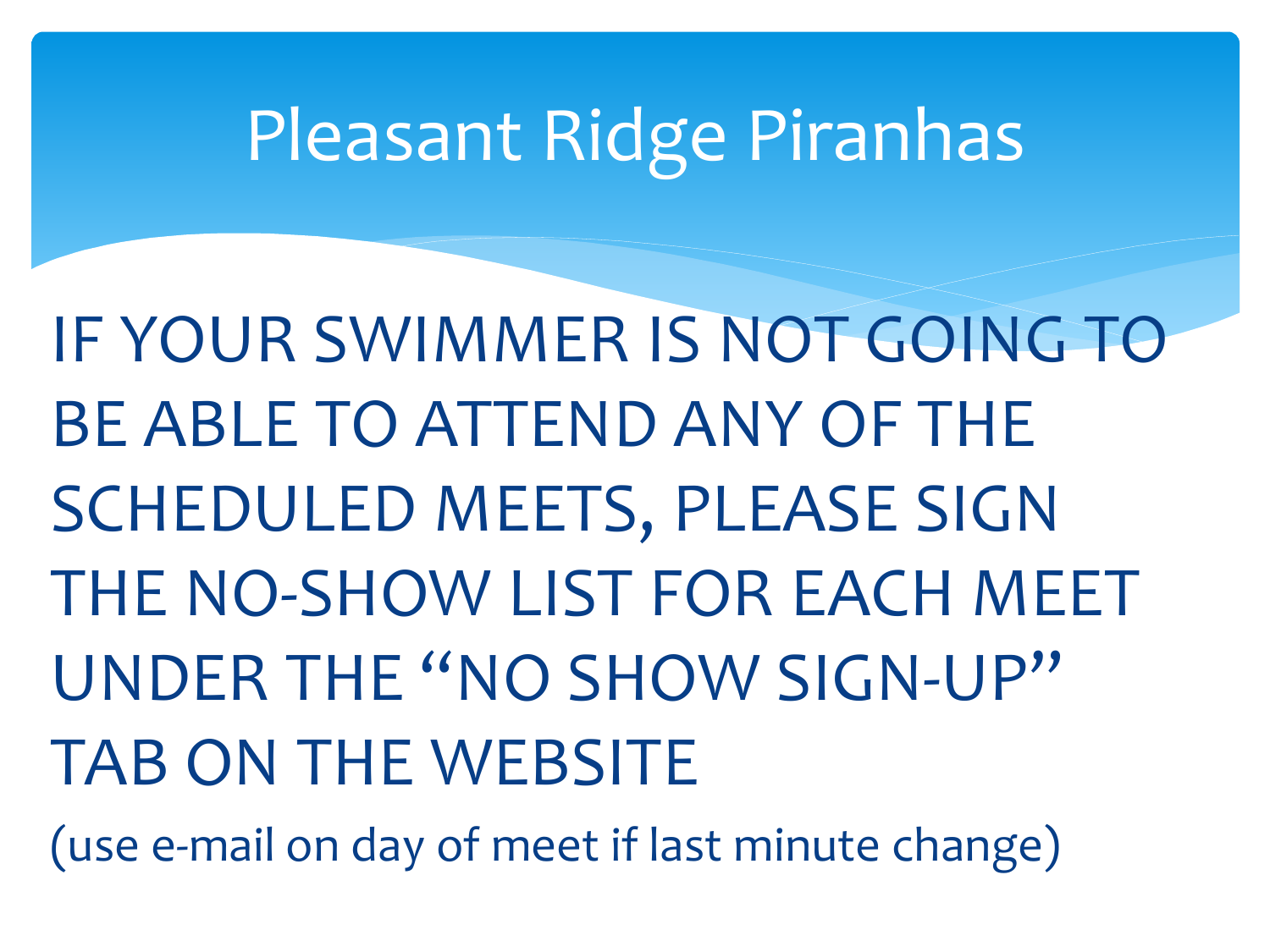Pleasant Ridge Piranhas Championship Meets

**B Finals** (includes all NSSL teams)

- ▪*Saturday July 23rd Championship meet for all swimmers that do not qualify for A Finals*
	- each swimmer is limited to 2 individual *events*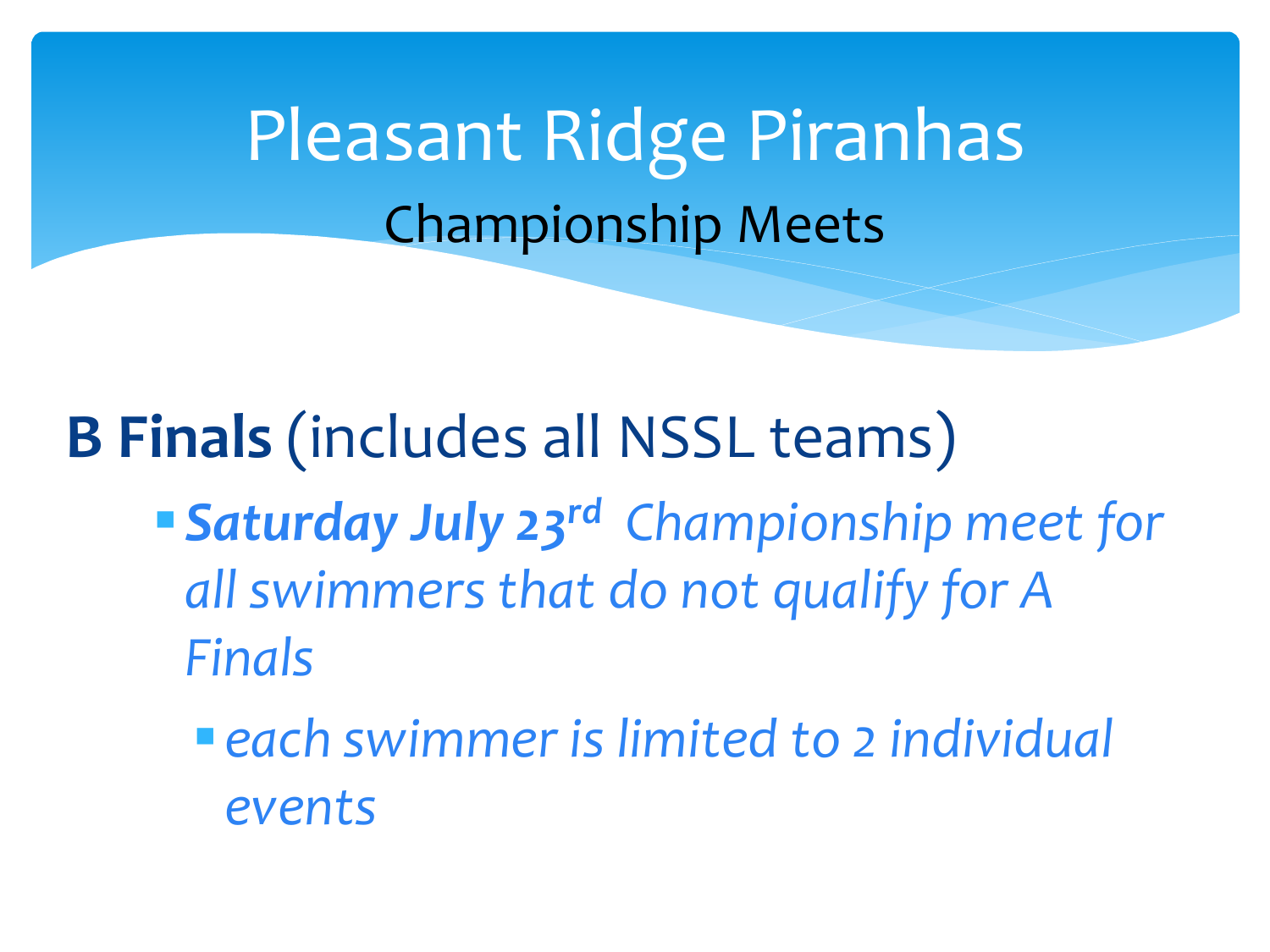Pleasant Ridge Piranhas Championship Meets

**A Finals** (includes all NSSL teams)

- ▪*Saturday July 30th and Sunday July 31st*
- ▪*Championship meet for top 2 times in each event for each age group (boys and girls)*
	- each swimmer is limited to 2 individual *events and 1 relay\*\**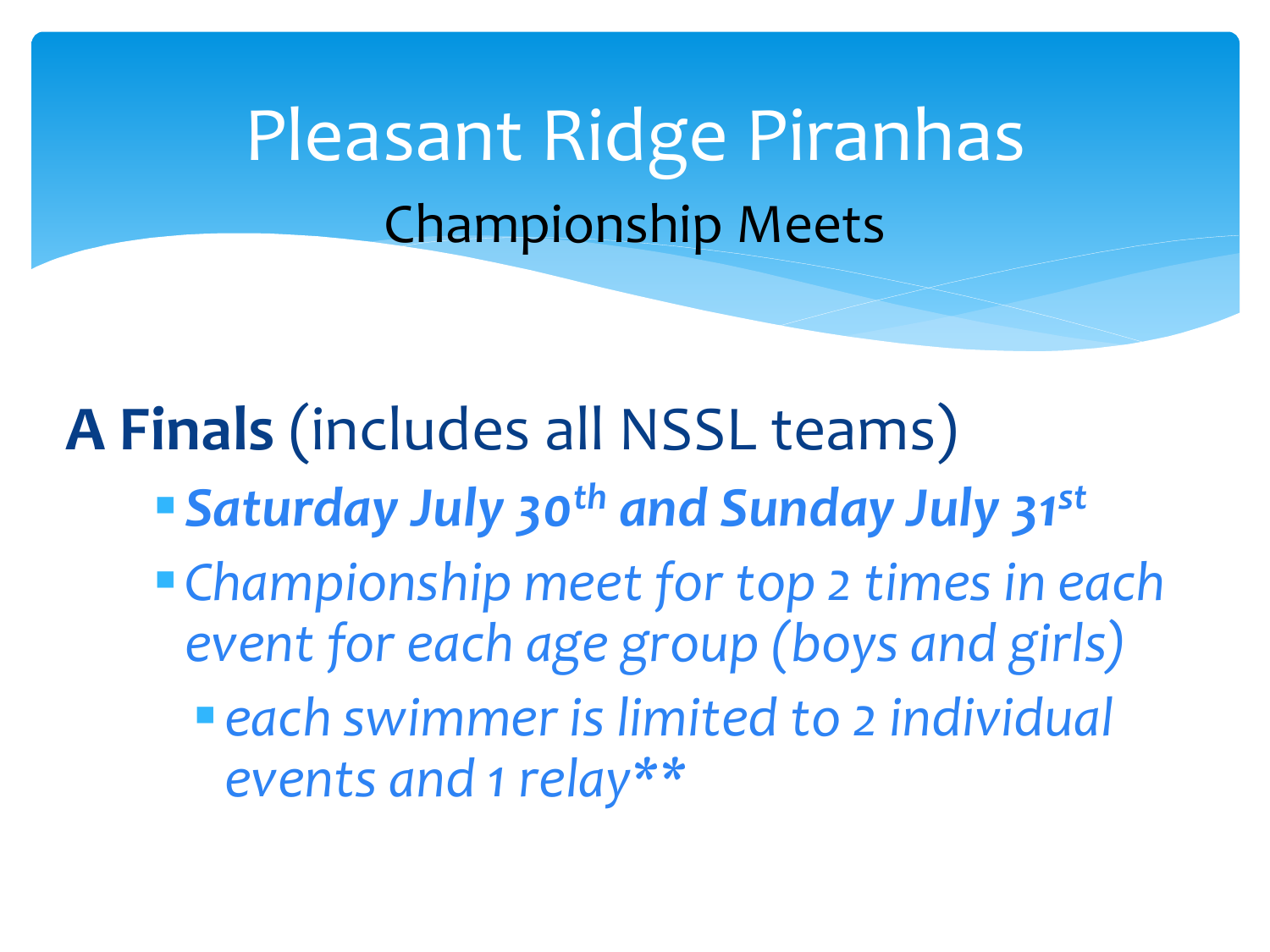#### **Happy Ads for A & B Finals**

- *Your personal message to your swimmer/team/coaches/etc. printed in the championship meet program*
- *\$5 / ad (more for larger ads)*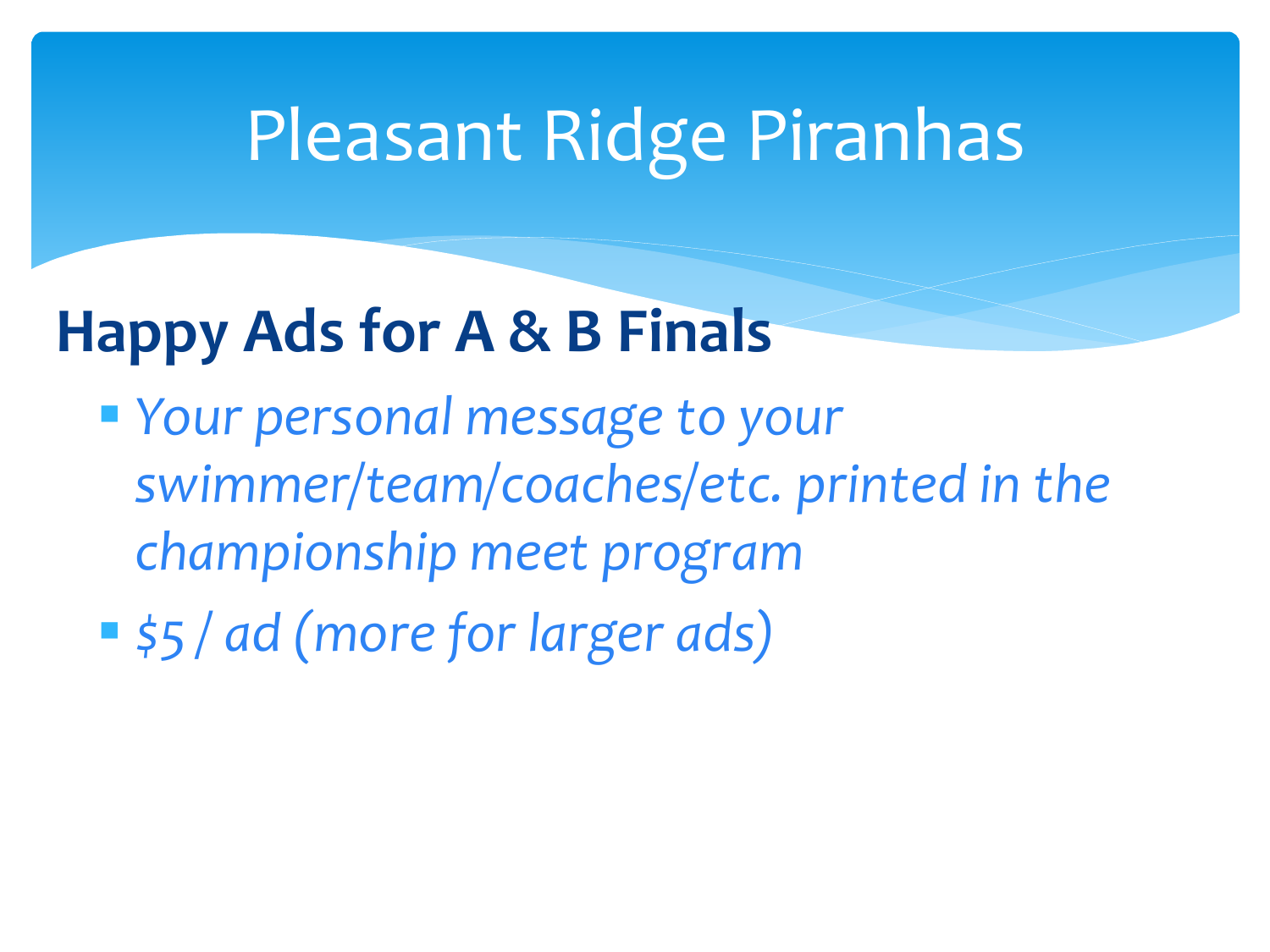IF YOUR SWIMMER IS NOT GOING TO BE ABLE TO ATTEND **EITHER** OF THE CHAMPIONSHIP MEETS, PLEASE SIGN THE NO-SHOW LIST FOR **A AND/OR B**  FINALS UNDER THE "NO SHOW SIGN-UP" TAB ON THE WEBSITE ASAP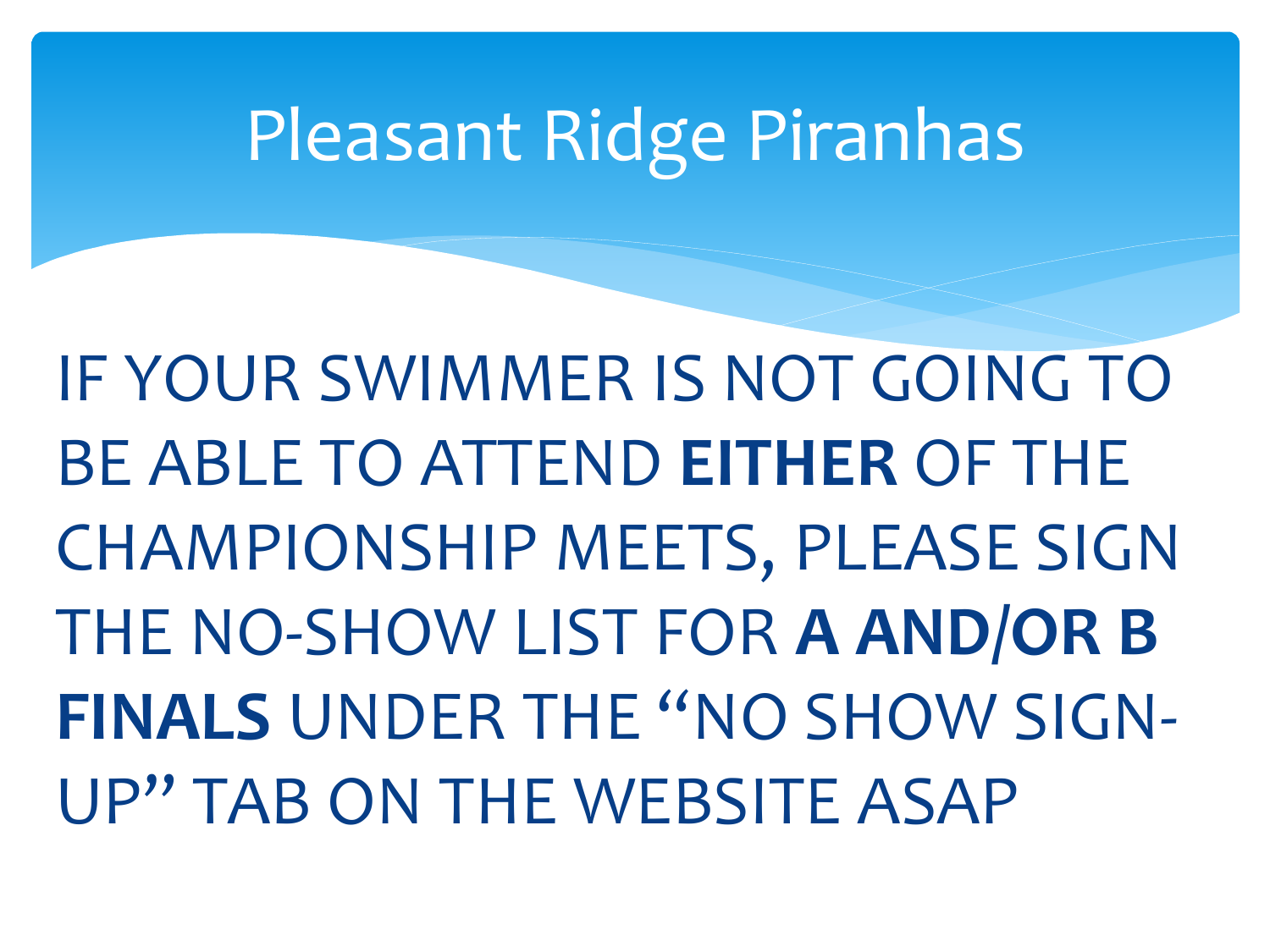#### **Posters**

- **Exery swimmer who is participating in either** A or B Finals will get a poster made for them
- *Hung on your front door the night before the swimmer's final (teammate or parent…TBD)*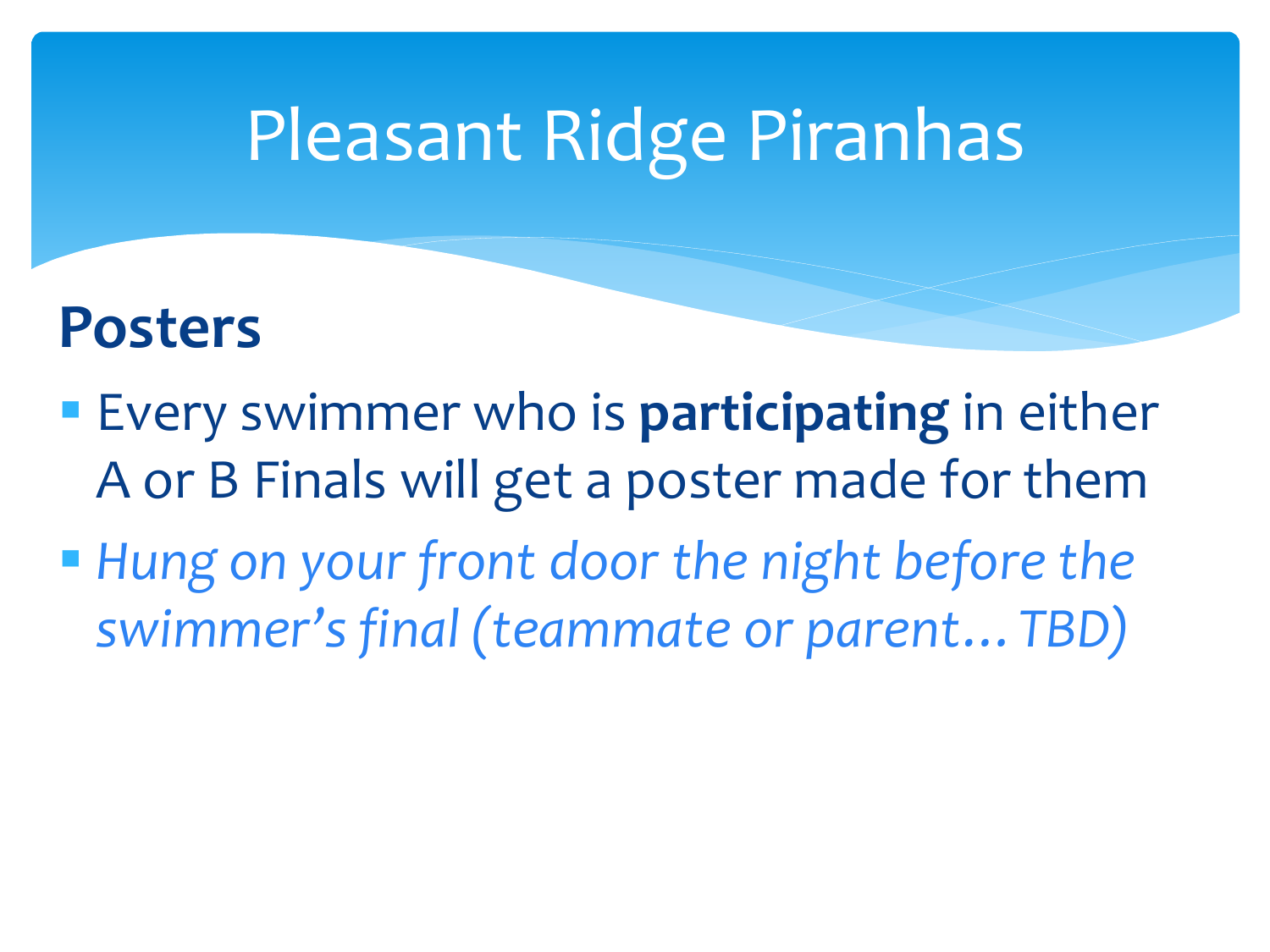#### **End of Season Banquet**

*SUNDAY, JULY 31st after the second day of A Finals*